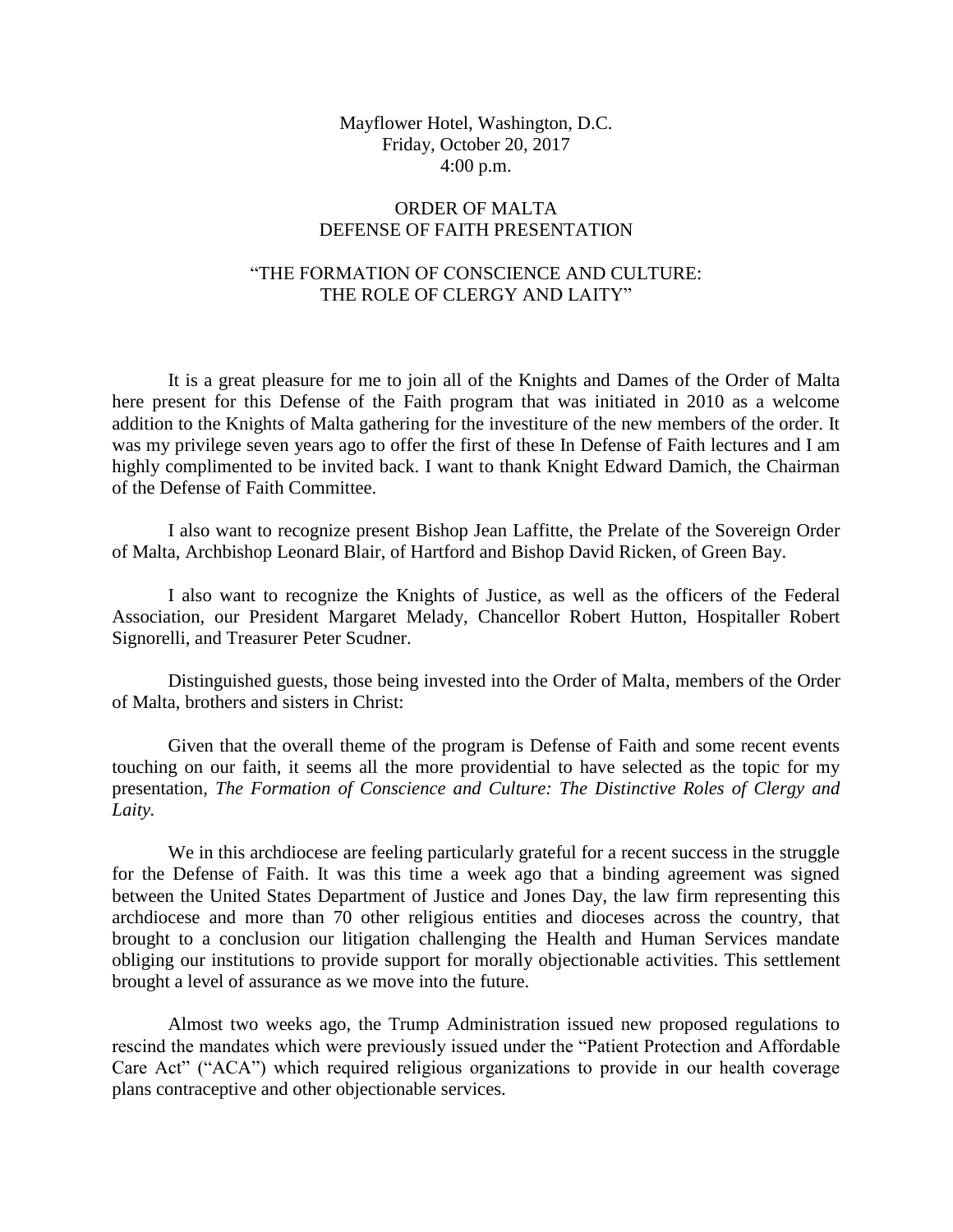While the regulations proposed two weeks ago provide much promise in the protection of First Amendment freedom of religious exercise, the resolution of the litigation that took place a week ago today adds another significant step in protecting our constitutional liberties.

You may recall that one reason we went into Federal court to challenge the HHS mandates was the fact that for the first time in U.S. history, regulations would have empowered the federal government to determine whether institutions that put our Catholic faith into practice – schools, hospitals, and social service organizations – were religious enough, or whether they could be forced to provide coverage for birth control, abortifacients, sterilization, and relatedcounseling services as part of health care coverage to their employees.

We argued that the practice of our faith was inextricably tied to the ministries that put that faith into action, and that – more fundamentally – the Bill of Rights enshrined freedom of religion as our nation's first and founding principle, and no individual or entity should be reduced to petitioning the government for rights that the Constitution already guarantees.

As part of our effort to speak up for the faith, to defend the faith, we have to reaffirm our own understanding about who we are as a nation, what we as Church bring to our societal efforts at a common good, and why each of us has a responsibility to carry out our role.

### What the Church Offers

A number of years ago I was invited to speak at the Catholic Center at Harvard University. The designated theme was "The Role of Faith in a Pluralistic Society."

At the conclusion of my presentation, a man who self-identified as an atheist and who taught in the law school was the first to present a question. He asked, "What do you people think you bring to our society?"

The reference to "you people" was to the front row of the audience that was made up of representatives of a variety of religious traditions all of whom were in their appropriate identifiable robes.

Since he was a lawyer, I asked if he would mind if I answered his question with a question of my own. When he nodded in agreement, I asked: "What do you think the world would be like if it were not for the voices of all of those religious traditions represented in the hall? What would it be like if we did not hear voices in the midst of the community saying, you shall not kill, you shall not steal, you shall not bear false witness?

What would our culture be like had we not heard religious imperatives such as love your neighbor as yourself, do unto others as you would have them do to you? How much more harsh would our land be if we did not grow up hearing, blessed are they who hunger and thirst for righteousness, blessed are the merciful, blessed are the peacemakers? What would the world be like had we never been reminded that someday we will have to answer to God for our actions?"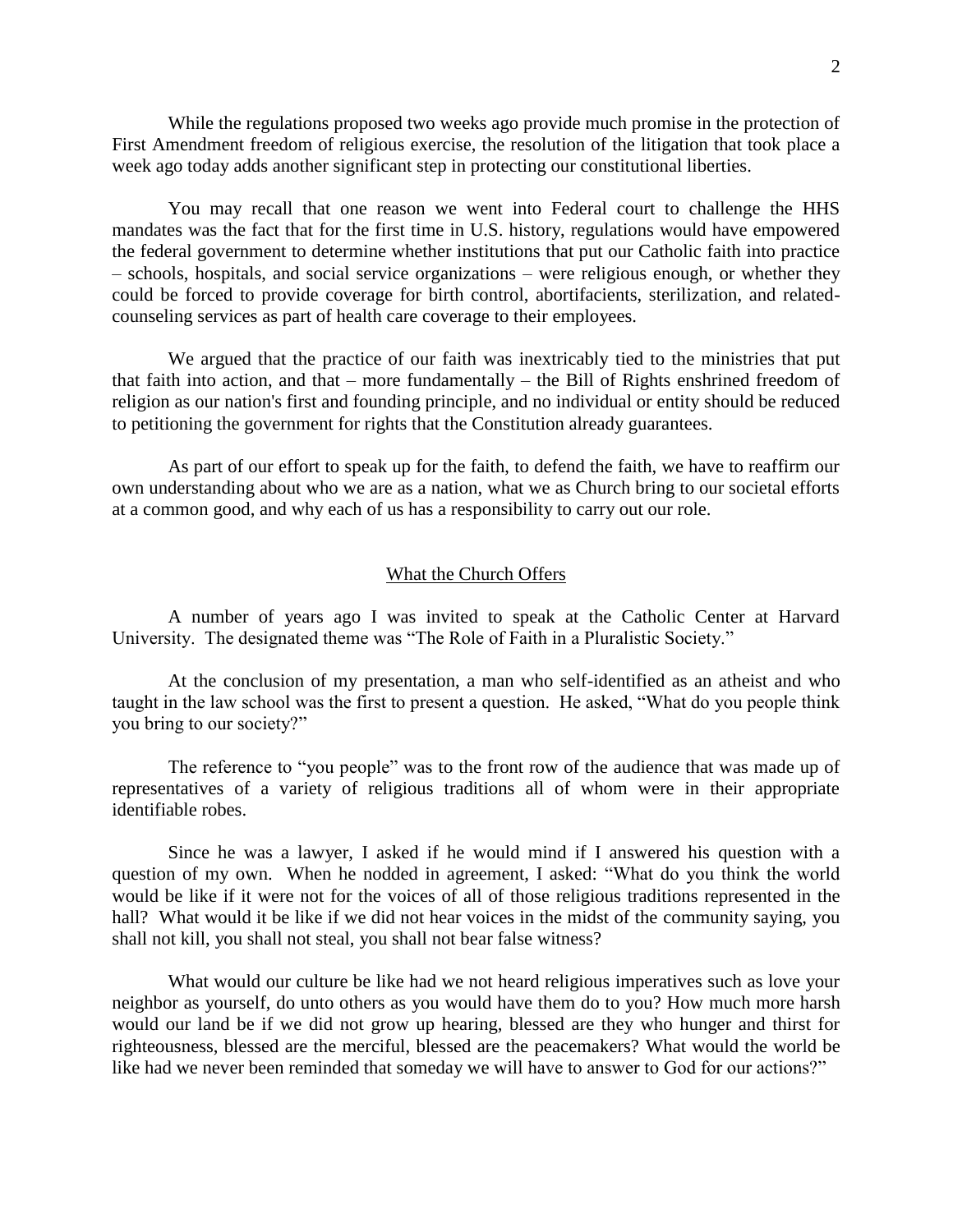To his credit, the man who asked the question smiled broadly and said, "It would be a mess!"

The Church brings what it has always brought:

- 1) an invitation to faith
- 2) an encounter with Christ
- 3) a way of living based on the Gospel.

### The Challenge of Secular Culture

Yet the Christian way of life and the Gospel vision of right and wrong, virtue and God's love all seem to be eclipsed by a strong secular voice. So pervasive is this "other message" that today many never even get to hear the truth, richness and joy of the authentic Gospel of Jesus.

The background or cultural context of our proclamation of the Gospel and Christian values includes what Pope Benedict XVI, during his 2008 visit to this country, described as "secularism, individualism and materialism." At the basis of all of these is a destructive yet pervasive relativism.

It seems to me that we need to be aware of these obstacles and barriers as we try to live out our faith as members of the Church. While we seek to encounter the living Christ and draw closer to him, we recognize numerous challenges. Pope Benedict told us, "While it is true that this country is marked by a genuinely religious spirit, the subtle influence of secularism can nevertheless color the way people allow their faith to influence their behavior."

We hear even more directly from Pope Francis in his challenge to us to renew in our hearts the joy of the Gospel in face of the culture around us. In his apostolic exhortation, *The Joy of the Gospel*, he says, "The great danger in today's world, pervaded as it is by consumerism, is the desolation and anguish born of a complacent yet covetous heart, the feverish pursuit of frivolous pleasures, and a blunted conscience. Whenever our interior life becomes caught up in its own interests and concerns, there is no longer room for others, no place for the poor. God's voice is no longer heard" (2).

Out of this has come a relativism that basically says there is no objective created order let alone a moral or natural law order. This we see clearly exhibited in the determination that sex and gender are not rooted in nature and biology but rather in one's own will.

Cultural and societal changes have gone through a quantum leap in just 15 to 20 years. As an example we can look at the secular tsunami that washes away cultural landmarks such as marriage, family, common good, objective right and wrong. We are witnessing a process that will eventually profoundly impact our ability to carry out institutional ministry (e.g. Catholic elementary and secondary schools, Catholic hospitals and healthcare institutions, Catholic charities and Catholic social service ministries).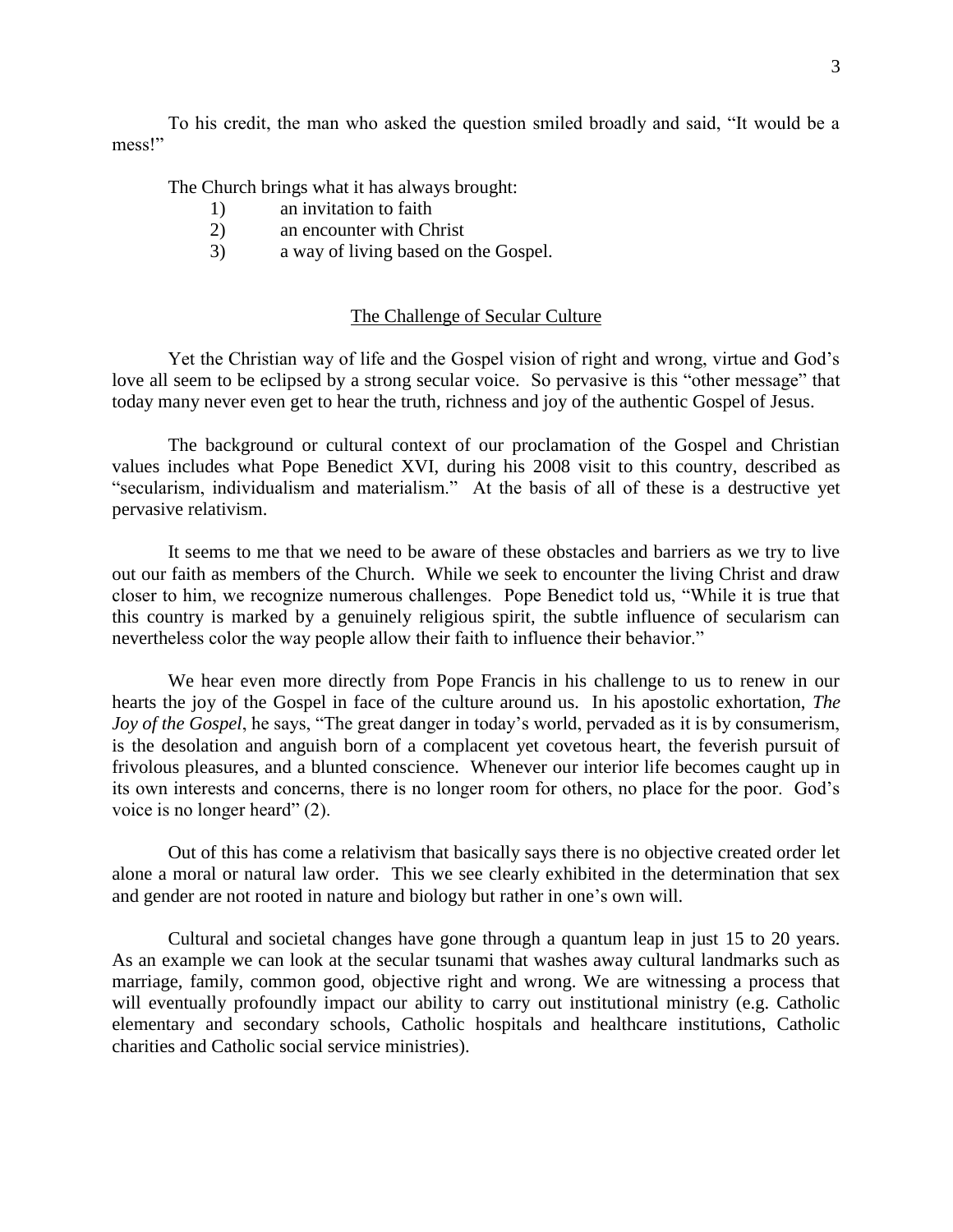This process of social engineering includes:

- 1. Redefining constitutional religious liberty to mean freedom only to worship in the sanctuary of your choice, freedom of worship;
- 2. Codifying politically correct redefinitions of marriage, family, abortion, religious freedom and other issues in law. Legislatures at various levels now define as a fundamental human right access to government-funded procedures such as abortion, sterilization and surgical sexual realignment in every hospital (with no exception for Catholic or religious hospitals), obligatory insurance coverage of all of these procedures and, of course, the re-definition of marriage;
- 3. Determining legally that failure to recognize and support such newly defined human rights is a violation of the law. Such disregard for the law brings with it penalties and fines. For our schools, healthcare institutions and charitable operations, this will include decertification on the basis that such a particular operation is no longer in compliance with the law of the land.

This is not a scenario of things that might possibly happen. This is a depiction of what is already happening in our country. The appeal to the courts is now demonstrating the increasing vulnerability of our Catholic institutions and teaching as well as our basic religious liberty. The courts now regularly state the need to follow the prevailing political current as the norm for interpreting the meaning of constitutional freedoms.

In our litigation with the Secretary of Health and Human Services, circuit court after circuit court sided with the argument that the government's desire to provide free contraceptives now specified as basic health care takes precedent over religious freedom and the liberty to practice one's faith.

While the challenges we face may at times appear overwhelming, we must remember that we have been entrusted with the words of truth, the words of Everlasting Life. We need therefore to never lose hope, nor find that any situation is so daunting that we cannot confront it sometimes just by the courage to say what we believe.

We find our way of life in the teaching of Jesus. His words reach us in his Church. This explains our reliance on the Church to pass on to us the words of Jesus, the Gospel message, the Christian way of life. However, when we begin to talk about speaking up for the faith - of being a voice for our belief - we need to recognize the significant role of the laity.

### Faithful Citizenship: Clergy and Laity

"Why doesn't the Church do something about this?" The woman who met me as I stood outside of church greeting people was waving a newspaper article that recounted some legislative body's recent approval of physician-assisted suicide. This was not the first time in more than 50 years as a priest and 30 as a bishop that I was confronted by men and women annoyed at what they perceived was the silence of "the Church."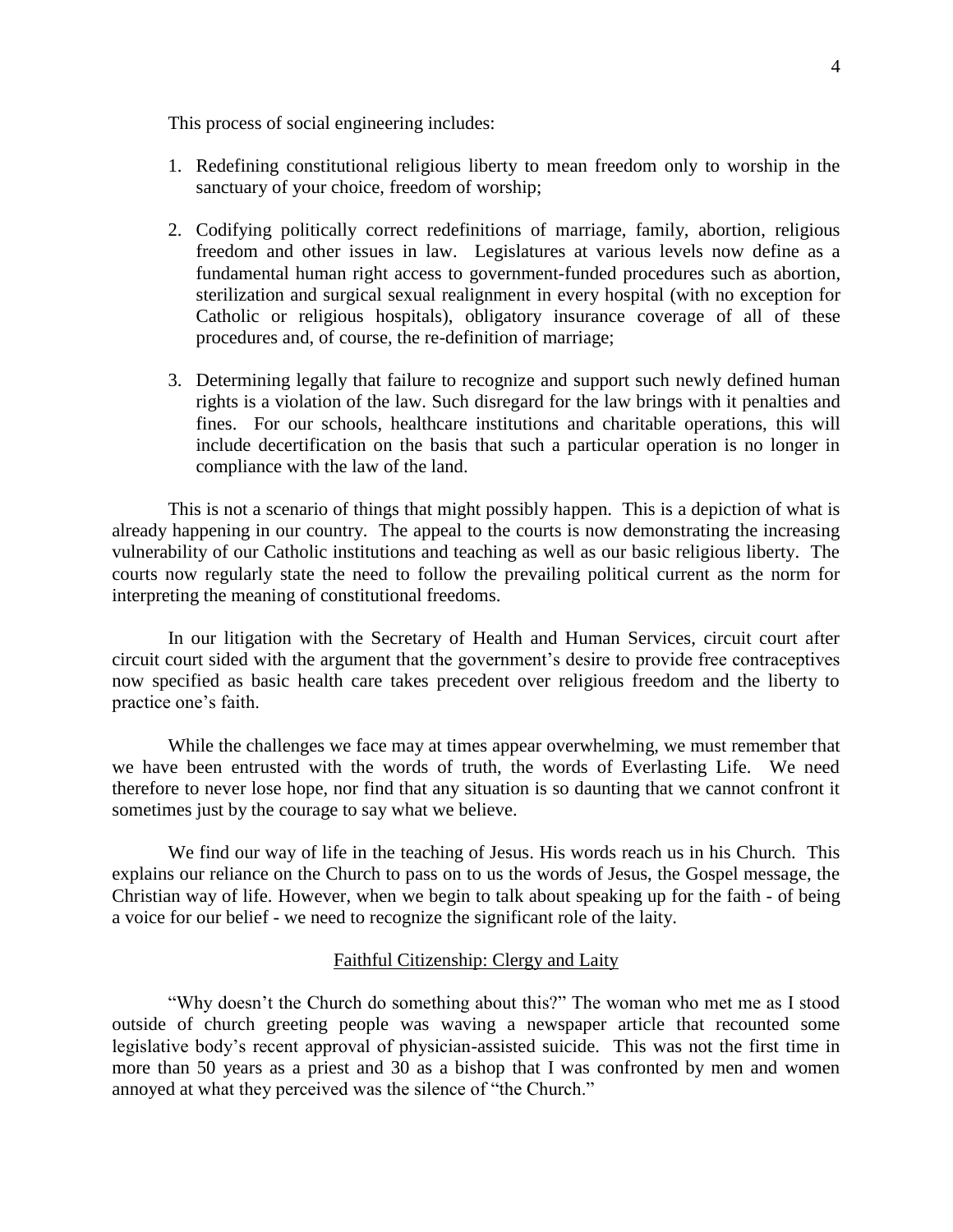What they are all really asking is, "Why don't bishops and priests do more politically?" Why are priests and bishops not more engaged in the political issues that result in the re-defining of our culture? Today those same questions might be directed to issues of family and marriage, religious freedom and immigration, human life and poverty and more.

The short answer is the Church should do more – that is, the Church understood as all of her members, with their different responsibilities and roles. If we want a society in which public policy defends the life and dignity of all, supports marriage and family, promotes the common good, recognizes objective right and wrong and religious freedom, personally and institutionally, then of course the Church must be involved. Especially, the lay faithful must speak out and become "salt and light" in our democracy.

The idea that somehow priests or bishops should be the primary ones addressing public issues and the framing of laws, and advocating for specific public policies, is too narrow a vision of the Church which would leave out about 99% of its members. Yes, bishops and priests have a very distinct and important role. They are the teachers of the faith, they pass on revelation and the received tradition, they call the baptized to live their faith every day. In fact, at the installation of every pastor, I ask him to renew his ordination promises, one of which says, "Are you resolved that in preaching the Gospel and teaching the Catholic faith you will worthily and wisely fulfill the ministry of God's Word?"

This formulation of the renewal of priestly promises reflects Church teaching today as it has been so clearly spelled out since the time of the Second Vatican Council, more than 50 years ago. The Council saw the role of the laity to be the sanctification and transformation of the temporal order. In the Decree on the Apostolate of the Laity, this is made explicitly clear. The mission of the whole People of God … is exercised when they work at the evangelization and sanctification of men; it is exercised too when they endeavor to have the Gospel spirit permeate and improve the temporal order (2).

The voice of the clergy, bishops, priests and deacons who preach, is to be the voice of faith and morals but not partisan politics and partisan political choices. I remind priests that when they get into the pulpit, seated before them are Republicans, Democrats, Independents, Greens, Socialists and some who feel no inclination to politics and to political preference at all. We who assume a role in the pulpit are to be mindful of that. People come to hear the Gospel and its implications and application today but not to listen to our partisan, political preferences with which they have every right to disagree.

You seated in the congregation represent legitimate, partisan, political positions. But the pulpit is the privileged place for the Gospel and the teaching of the Church that is applied to all of us. The temptation might be to short circuit this process and have clergy impose specific partisan political approaches or policies and even proclaim their preferences for candidates for public office. This practice is not new. I recall vividly the debate shortly after the Council over whether priests should run for political office. I thought it was a bad idea then as I still do now.

The appropriation by the bishop or priest of the lay persons' essential role also implies that our laity might not be capable, even if properly informed, of carrying out their own unique responsibilities in the area of politics and public policy. Lay men and women are called to be "leaven" in our democracy and bring their faith and experience into the public square.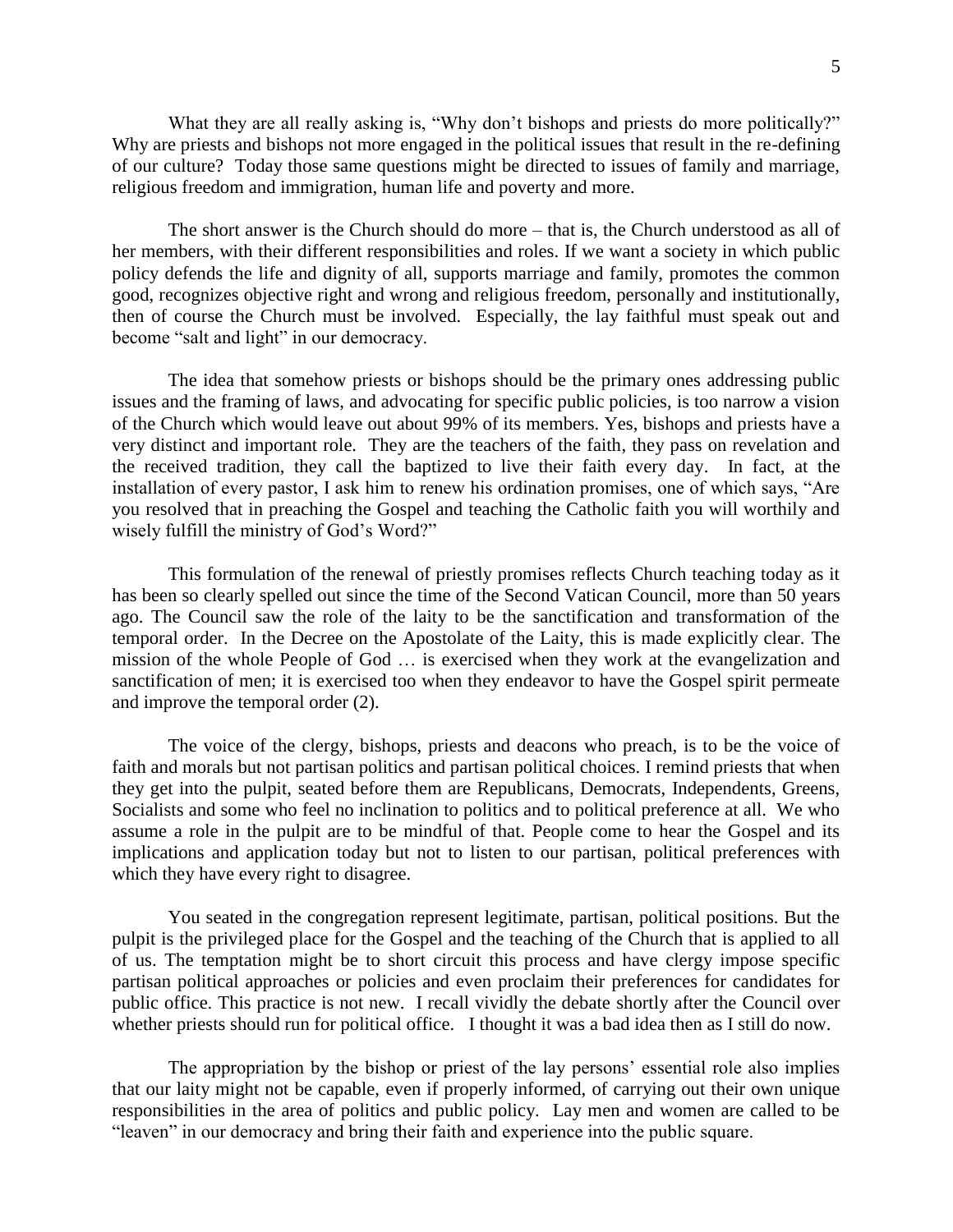#### Secularity and Secularism

The understanding of the distinctive role of the laity in the mission of the Church and in the transformation of the temporal order and its sanctification was developed further after the Second Vatican Council by Pope Saint John Paul II. A further distinguishing feature of the laity for Saint John Paul II is their secularity. "In this work of contributing to the human family, for which the whole Church is responsible, a particular place falls to the lay faithful, by reason of their 'secular character,' obliging them, in their proper and irreplaceable way, to work towards the Christian animation of the temporal order" (36).

It might be helpful to note the difference between "secular" and "secularism." When using the term "secular," the reference is made in contradistinction to "clerical," or those in holy orders. There is a real and important place for the "secular" in determining public policy. It finds reflection in the separation of Church and state – the recognition of the domains of religious conviction and political persuasion.

"Secularism" is another term usually used to note a view of life that limits reality to what is verifiable in the temporal, material order. This worldview is opposed to those that recognize transcendent points of reference. Here today we find secularism claiming to have the sole role in the public square denying a place for values reflecting religious conviction.

Building on the work of his predecessor and the Council, Pope Benedict XVI would assert in his first encyclical that the creation of "a just society must be the achievement of politics, not of the Church" (*Deus Caritas Est,* No. 28). It is true that the Church seeks to inform the moral deliberation and political participation of her members as well as other believers or persons of good will with its public social teaching, but this is not intended to dictate outcomes in the political arena.

As Benedict XVI explains: "This is where Catholic social doctrine has its place: it has no intention of giving the Church power over the State. Even less is it an attempt to impose on those who do not share the faith ways of thinking and modes of conduct proper to faith. Its aim is simply to help purify reason and to contribute, here and now, to the acknowledgment and attainment of what is just" (*Deus Caritas Est*, No. 28).

In regard to the teaching role of the Church, Pope Francis writes in his first apostolic exhortation: "In her dialogue with the State and with society, the Church does not have solutions for every particular issue. Together with the various sectors of society, she supports those programs which best respond to the dignity of each person and the common good. In doing this, she proposes in a clear way the fundamental values of human life and convictions which can then find expression in political activity" (*Evangelii Gaudium*, No. 241).

#### Evangelizing Disciples

My brothers and sisters, if we are going to be evangelizing disciples, if we going to take on the task of sharing with others our faith, then we have to embrace what Pope Francis calls the commitment of the evangelizing disciple to go out, to encounter and to engage. Pope Francis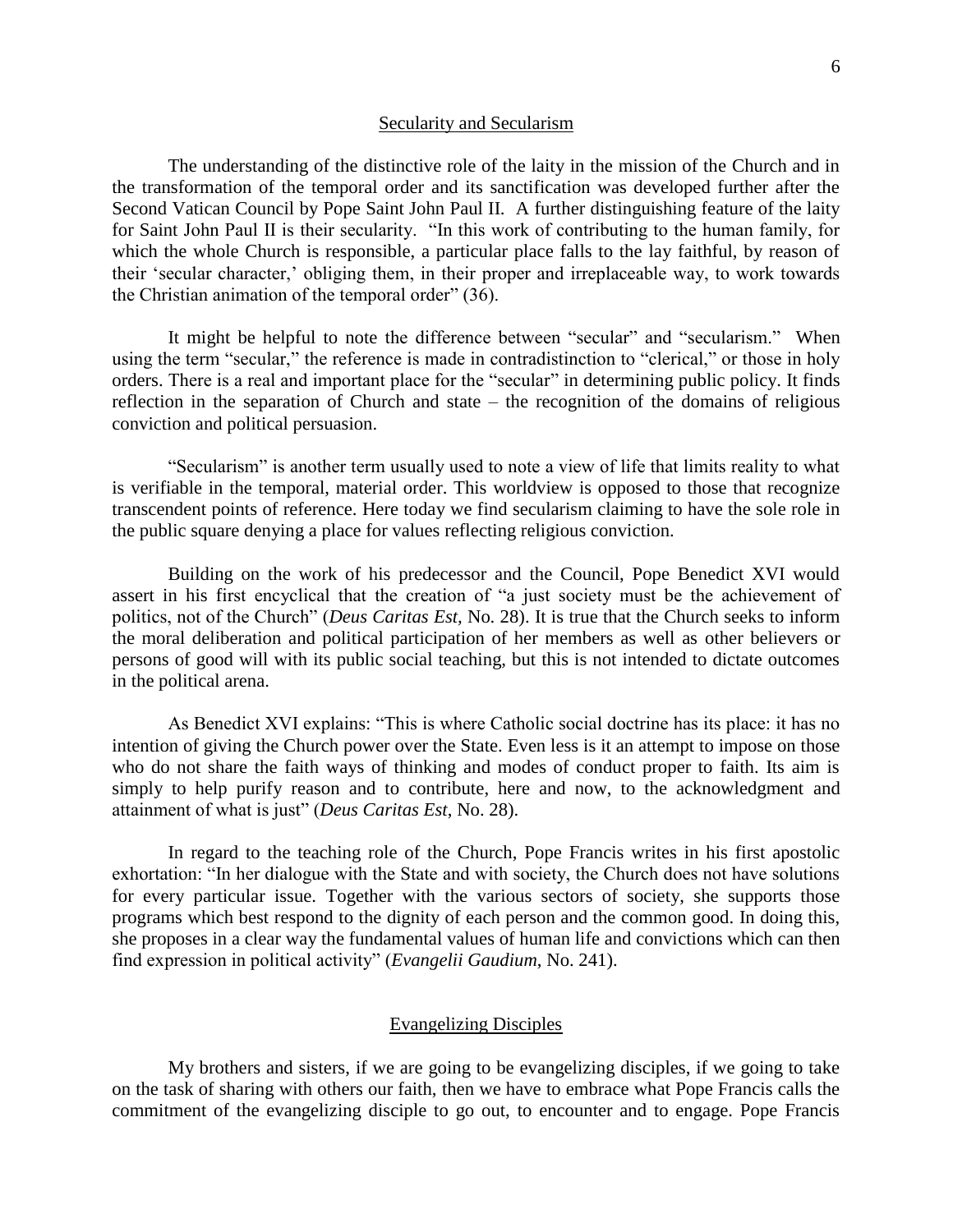tells us to go out, encounter, engage and accompany people as you try to share with them the story and Gospel of Jesus.

To go out is to be able to leave our comfort zone and actually reach out to those who perhaps should be with us and are not and with whom we may have regular contact.

To encounter means to carry on our ordinary, daily life but this time aware that many of the people we meet, work and recreate with may really know very little of the values that we cherish – of the wonder of the Gospel message and of the joy that it brings.

That fact brings us to the action of engagement. We have to be open to initiating a conversation or responding in the midst of conversations that challenge the values that we hold dear. Sometimes this can take on the form of a simple "I have another take on that" comment when you hear people talking about life, actions, values, morality in a way that ignores Christ, his Gospel and our own appreciation of the Good News. Then it falls to us to be the witness and to have the courage to be able to say, "You know I see things a bit differently than that."

#### **Characteristics**

There are many characteristics of the evangelizing disciple, of the witness to the Gospel. I would like to cite five of them:

(1) boldness or courage, (2) connectedness to the Church, (3) a sense of urgency, (4) compassion and (5) joy.

In the Acts of the Apostles, the word that describes the Apostles after the outpouring of the Holy Spirit at Pentecost is "bold." Peter boldly stands up and preaches the Good News of the Resurrection. Paul boldly announces the Word in frenetic movement around the world. Today, the New Evangelization must show a similar boldness born of confidence in Christ.

The new evangelizers also need a connectedness with the one Church, her one Gospel and her pastoral presence. The authentication of our message of everlasting life depends on our communion with the Church and solidarity with her pastors.

Another needed quality is a sense of urgency, as we see in Mary's Visitation to Elizabeth. The Gospel recounts how Mary set off in haste on a long and difficult journey. There is no time to be lost because the mission is so important.

As we try to be inviting witnesses to the faith, we must do so with compassion. As the Lord looks loving and forgivingly on us, so must we turn our gaze to those we hope to bring closer to Christ.